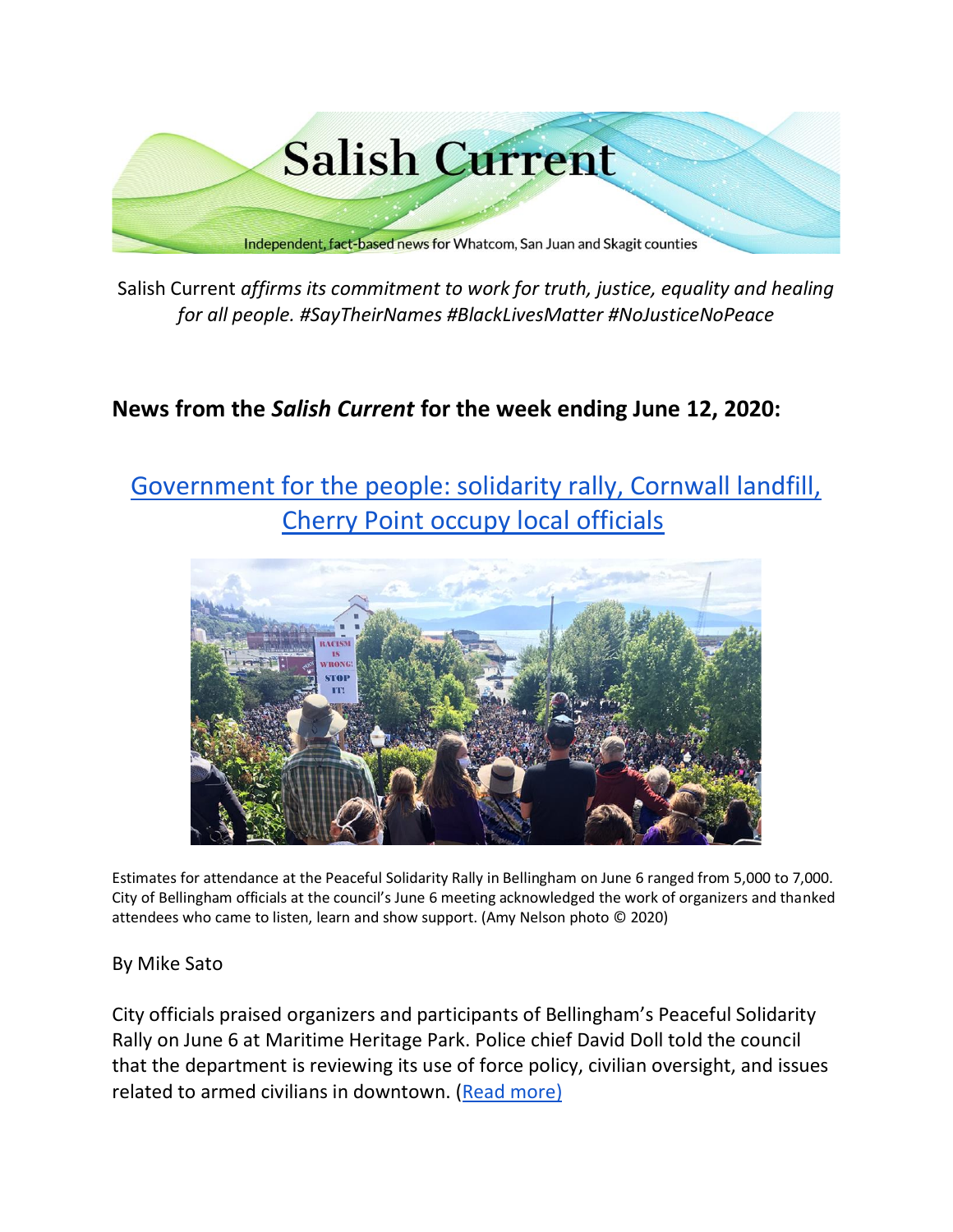# News from around the region:

# **Health & Safety**

Familias Unidas por la Justicia, a state farmworkers union, filed suit against the state to strike down emergency rules on temporary farmworker housing as inadequate and to order the state to provide rules that give workers more protection from COVID-19. [\(Tacoma News Tribune\)](https://www.thenewstribune.com/news/coronavirus/article243309696.html)

Canada and the U.S. are nearing agreement on extending the border closing to all non-essential traffic beyond June 21. [\(CBC\)](https://www.cbc.ca/news/canada/canada-us-border-crossing-deal-1.5605636)

# **Education**

Washington's Superintendent of Public Instruction expects schools to be open for face-to-face sessions in the fall but details are left to individual districts to follow [guidelines.](https://www.k12.wa.us/sites/default/files/public/workgroups/Reopening%20Washington%20Schools%202020%20Planning%20Guide.pdf) [\(Seattle Times\)](https://www.seattletimes.com/education-lab/washington-schools-expected-to-reopen-this-fall-with-in-person-learning-after-long-coronavirus-closures/?utm_source=referral&utm_medium=mobile-app&utm_campaign=ios)

Skagit Valley College is looking to trim about \$4.8 million from its budget in the face of expected state revenue shortfalls due to the coronavirus pandemic. [\(Skagit Valley](https://www.goskagit.com/news/skagit-valley-college-braces-for-budget-cuts/article_c41646d1-bf82-535b-847f-fa4ad88315ef.html)  [Herald/paywall\)](https://www.goskagit.com/news/skagit-valley-college-braces-for-budget-cuts/article_c41646d1-bf82-535b-847f-fa4ad88315ef.html)

The Whatcom County Library System begins its safe, phased return by processing the return of 111,630 books and other library materials and distributing 3,886 on-hold items to patrons. [\(Lynden Tribune/paywall\)](https://www.lyndentribune.com/news/library-system-must-manage-the-return-of-111-630-books/article_5feecb2a-ab33-11ea-90c3-dbdc3c5fb187.html)

# **Government**

The presence of armed members of the 3% militia group upset people in downtown Bellingham and angered city council members who were told by the city's police chief that no laws were broken and the militia group agreed not to display weapons in the future. [\(Bellingham Herald\)](https://www.bellinghamherald.com/news/local/article243382121.html)

Court-ordered fines and fees have been reduced and outstanding fines and fees can be negotiated depending on an individual's financial status, according to the San Juan County District Court and Superior Court. [\(Islands Weekly\)](https://www.islandsweekly.com/news/san-juan-county-courts-offer-new-process-for-reducing-court-ordered-debts/)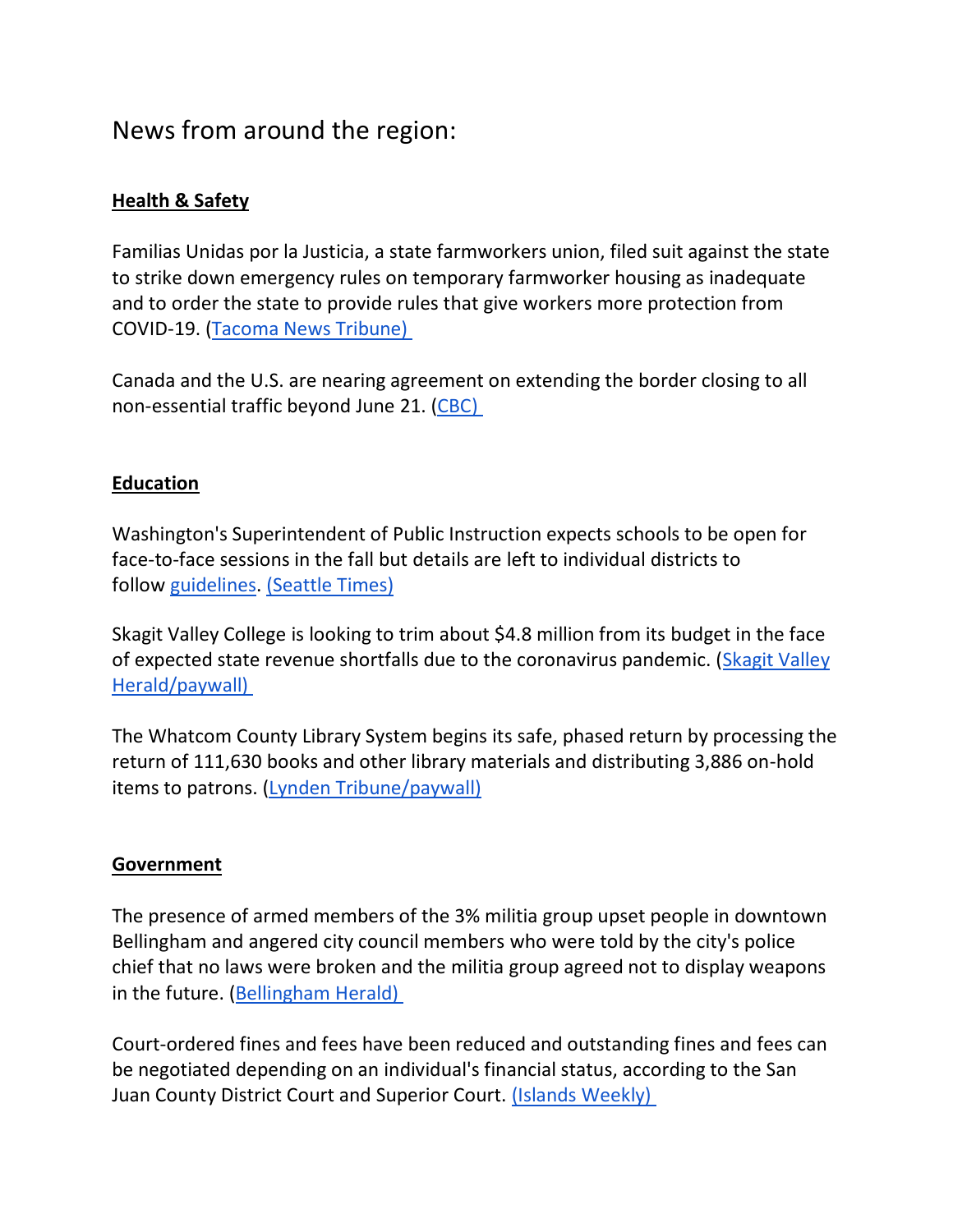### **Nature**

The Whatcom Land Trust and the state Department of Ecology will use a \$915,000 federal grant to help buy and protect 54.7 acres of coastal wetlands near the mouth of California Creek, more than doubling the amount of land currently protected at the south end of Drayton Harbor. [\(The Northern Light\)](https://www.thenorthernlight.com/stories/grant-will-double-the-protected-area-at-the-mouth-of-california-creek,10730)

The Skagit River sockeye fishery will close next Tuesday until July 15 due to low projected returns. [\(Skagit Valley Herald/paywall\)](https://www.goskagit.com/sports/skagit-river-closing-to-sockeye-fishing/article_0c873056-9d97-5334-9183-681bf8e0a538.html)

An Asian giant hornet was found in Bellingham last weekend, the second confirmed sighting this year. [\(My Ferndale News\)](https://myferndalenews.com/2nd-confirmed-asian-giant-hornet-this-year-found-15-miles-from-1st-location_103952/)

# **Commentary**

In "It's long past time the two Americas come together." Donnell Tanskley, Blaine chief of police, tells how his encounter as a young black man with white police officers inspired him to become a police officer. [\(The Northern Light\)](https://www.thenorthernlight.com/stories/blaine-police-chief-its-long-past-time-the-two-americas-come-together,10658)

Whatcom County Sheriff Bill Elfo speaks out on local law enforcement: "It is hoped that the horrific crime committed by an officer in another state and the apparent criminal acquiescence by others are not attributed to our local officers who do not tolerate brutality or other egregious actions." [\(The Northern light\)](https://www.thenorthernlight.com/stories/sheriff-bill-elfo-on-local-law-enforcement,10718)

#### **Business**

Cascade Mall to close at end of June [\(Skagit Valley Herald/paywall\)](https://www.goskagit.com/news/local_news/cascade-mall-to-close-at-end-of-june/article_fe336545-6c50-575a-854d-9eb6b5b8b94b.html?utm_medium=social&utm_source=email&utm_campaign=user-share)

ReUse Works closed Bellingham-based Appliance Depot which began in 2005 to become a self-sustaining, job-training business that salvages, refurbishes, and sells used appliances. [\(Whatcom Talk\)](https://www.whatcomtalk.com/2020/06/09/reuse-works-announces-permanent-closure-of-bellinghams-appliance-depot/)

Washington State Ferries begin taking vehicle reservations June 12 for travel on the Anacortes/San Juan Islands route between June 21 and September 26. [\(San Juan](https://sanjuanupdate.com/2020/06/reservations-return-on-friday/)  [Update\)](https://sanjuanupdate.com/2020/06/reservations-return-on-friday/)